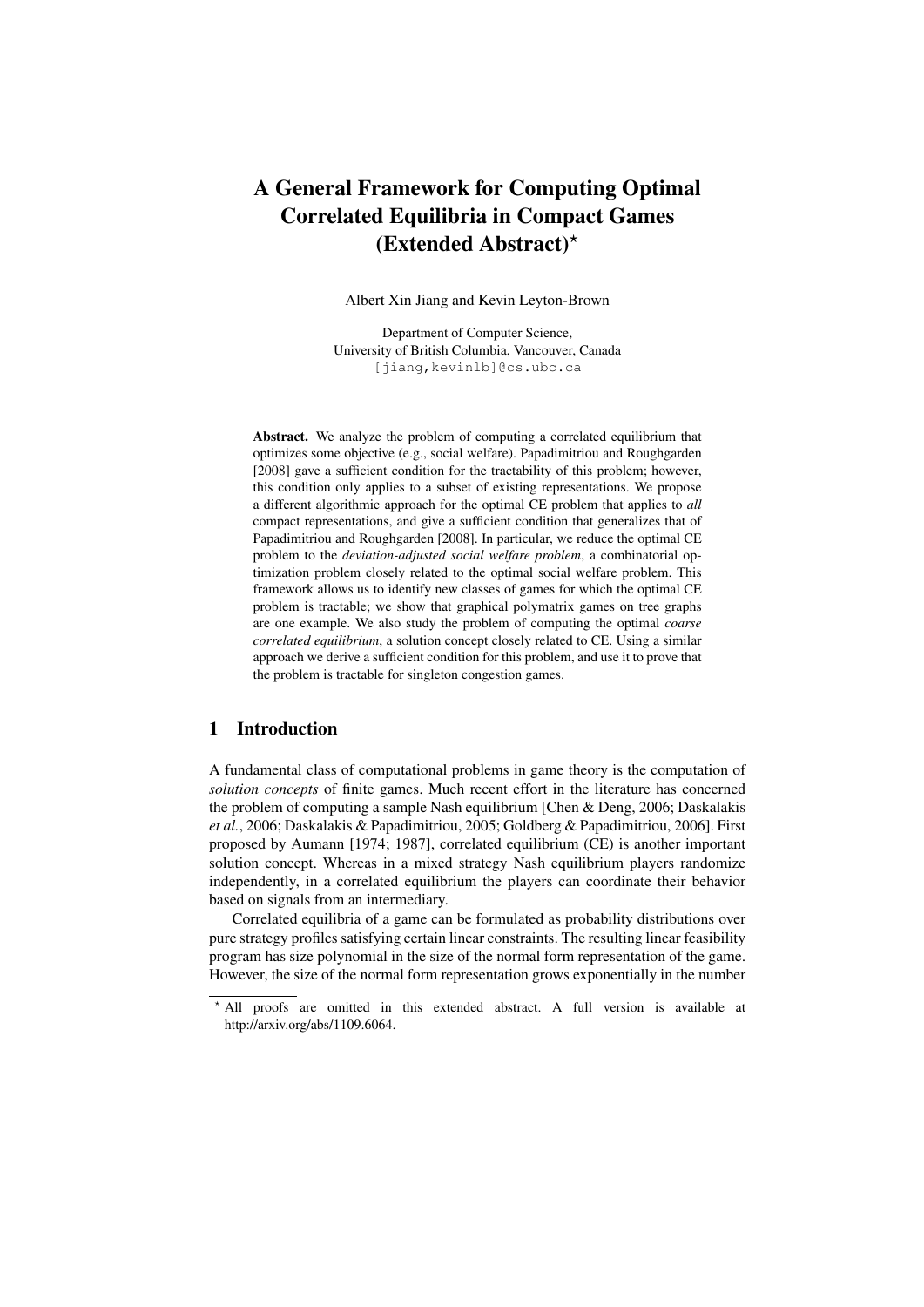of players. This is problematic when games involve large numbers of players. Fortunately, most large games of practical interest have highly-structured payoff functions, and thus it is possible to represent them compactly. A line of research thus exists to look for *compact game representations* that are able to succinctly describe structured games, including work on graphical games [Kearns *et al.*, 2001] and action-graph games [Bhat & Leyton-Brown, 2004; Jiang *et al.*, 2011]. But now the size of the linear feasibility program for CE can be exponential in the size of compact representation; furthermore a CE can require exponential space to specify.

The problem of computing a sample CE was recently shown to be in polynomial time for most existing compact representations [Papadimitriou & Roughgarden, 2008; Jiang & Leyton-Brown, 2011]. However, since in general there can be an infinite number of CE in a game, finding an arbitrary one is of limited value. Instead, here we focus on the problem of computing a correlated equilibrium that optimizes some objective. In particular we consider optimizing linear functions of players' expected utilities. For example, computing the best (or worst) social welfare corresponds to maximizing (or minimizing) the sum of players' utilities, respectively. We are also interested in computing optimal coarse correlated equilibrium (CCE) [Hannan, 1957]. It is known that the empirical distribution of any no-external-regret learning dynamic converges to the set of CCE, while the empirical distribution of no-internal-regret learning dynamics converges to the set of CE (see e.g. [Nisan *et al.*, 2007]). Thus, optimal CE / CCE provide useful bounds on the social welfare of the empirical distributions of these dynamics.

We are particularly interested in the relationship between the optimal CE / CCE problems and the problem of computing the optimal social welfare outcome (i.e. strategy profile) of the game, which is exactly the optimal social welfare CE problem without the incentive constraints. This is an instance of a line of questions that has received much interest from the algorithmic game theory community: "How does adding incentive constraints to an optimization problem affect its complexity?" This question in the mechanism design setting is perhaps one of the central questions of algorithmic mechanism design [Nisan & Ronen, 2001]. Of course, a more constrained problem can in general be computationally easier than the relaxed version of the problem. Nevertheless, results from complexity of Nash equilibria and algorithmic mechanism design suggest that adding *incentive constraints* to a problem is unlikely to decrease its computational difficulty. That is, when the optimal social welfare problem is hard, we tend also to expect that the optimal CE problem will be hard as well. On the other hand, we are interested in the other direction: when it is the case for a class of games that the optimal social welfare problem can be efficiently computed, can the same structure be exploited to efficiently compute the optimal CE?

The seminal work on the computation of optimal CE is [Papadimitriou & Roughgarden, 2008]. This paper considered the optimal linear objective CE problem and proved that the problem is NP-hard for many representations including graphical games, polymatrix games, and congestion games. On the tractability side, Papadimitriou and Roughgarden [2008] focused on so-called "reduced form" representations, meaning representations for which there exist player-specific partitions of the strategy profile space into payoff-equivalent outcomes. They showed that if a particular *separation problem* is polynomial-time solvable, the optimal CE problem is polynomial-time solv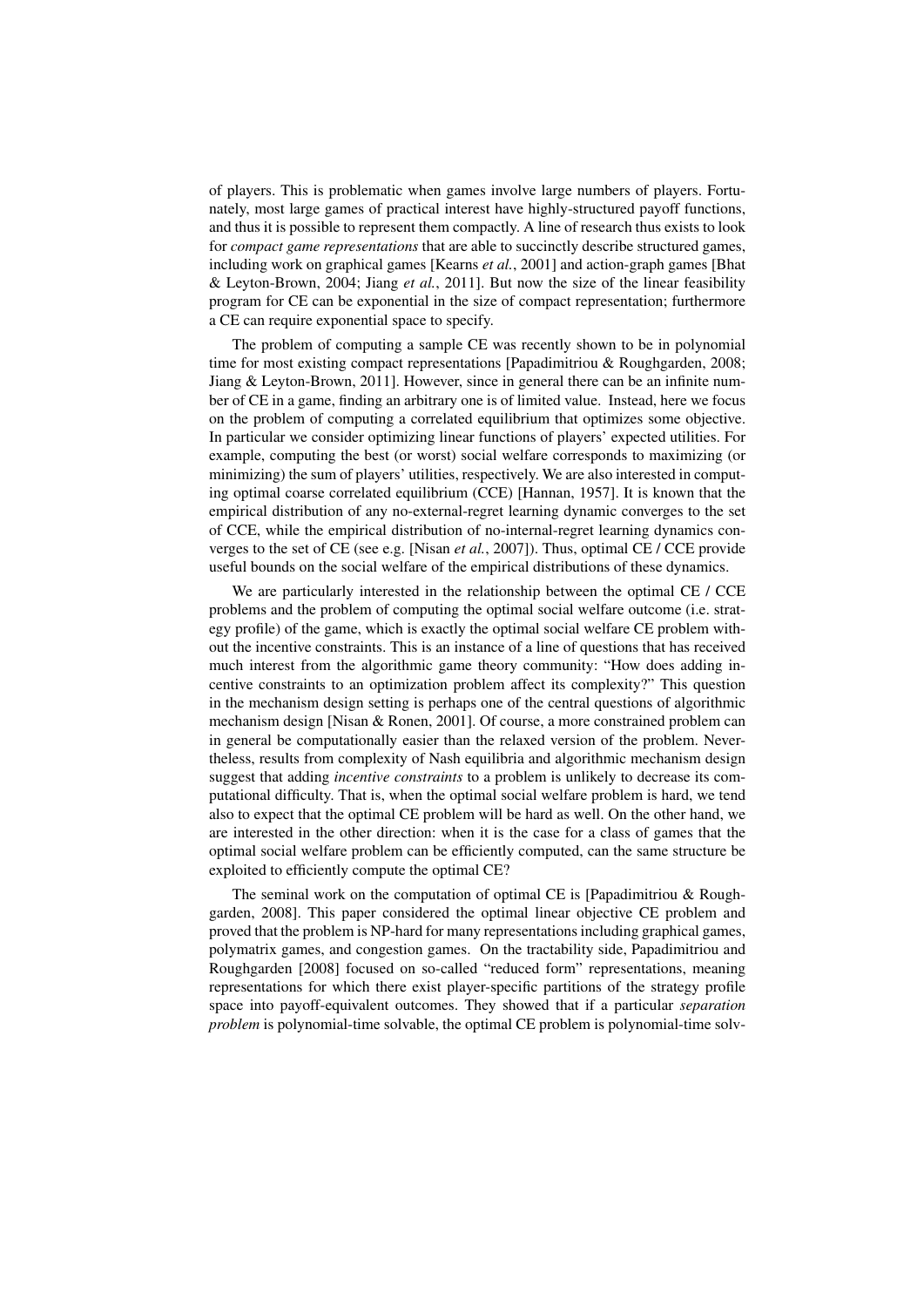able as well. Finally, they showed that this separation problem is polynomial-time solvable for bounded-treewidth graphical games, symmetric games and anonymous games.

Perhaps most surprising and interesting is the *form* of Papadimitriou and Roughgarden's sufficient condition for tractability: their separation problem for an instance of a reduced-form-based representation is essentially equivalent to solving the optimal social welfare problem for an instance of that representation with the same reduced form but possibly different payoffs. In other words, if we have a polynomial-time algorithm for the optimal social welfare problem for a reduced-form-based representation, we can turn that into a polynomial-time algorithm for the optimal social welfare CE problem. However, Papadimitriou and Roughgarden's sufficient condition for tractability only applies to reduced-form-based representations. Their definition of reduced forms is unable to handle representations that exploit linearity of utility, and in which the structure of player  $p$ 's utility function may depend on the action she chose. As a result, many representations do not fall into this characterization, such as polymatrix games, congestion games, and action-graph games. Although the optimal CE problems for these representations are NP-hard in general, we are interested in identifying tractable subclasses of games, and a sufficient condition that applies to all representations would be helpful.

In this article, we propose a different algorithmic approach for the optimal CE problem that applies to *all* compact representations. By applying the ellipsoid method to the dual of the LP for optimal CE, we show that the polynomial-time solvability of what we call the *deviation-adjusted social welfare problem* is a sufficient condition for the tractability of the optimal CE problem. We also give a sufficient condition for tractability of the optimal CCE problem: the polynomial-time solvability of the *coarse deviation-adjusted social welfare problem*. We show that for reduced-form-based representations, the deviation-adjusted social welfare problem can be reduced to the separation problem of Papadimitriou and Roughgarden [2008]. Thus the class of reduced forms for which our problem is polynomial-time solvable contains the class for which the separation problem is polynomial-time solvable. More generally, we show that if a representation can be characterized by "linear reduced forms", i.e. player-specific linear functions over partitions, then for that representation, the deviation-adjusted social welfare problem can be reduced to the optimal social welfare problem. As an example, we show that for graphical polymatrix games on trees, optimal CE can be computed in polynomial time. Such games are not captured by the reduced-form framework.<sup>1</sup>

On the other hand, representations like action-graph games and congestion games have *action-specific* structure, and as a result the deviation-adjusted social welfare problems and coarse deviation-adjusted social welfare problems on these representations are structured differently from the corresponding optimal social welfare problems. Nevertheless, we are able to show a polynomial-time algorithm for the optimal CCE problem on *singleton congestion games* [Ieong *et al.*, 2005], a subclass of congestion games. We use a symmetrization argument to reduce the optimal CCE problem to the coarse deviation-adjusted social welfare problem with player-symmetric deviations, which can

<sup>&</sup>lt;sup>1</sup> In a recent paper Kamisetty *et al.* [2011] has independently proposed an algorithm for optimal CE in graphical polymatrix games on trees. They used a different approach that is specific to graphical games and graphical polymatrix games, and it is not obvious whether their approach can be extended to other classes of games.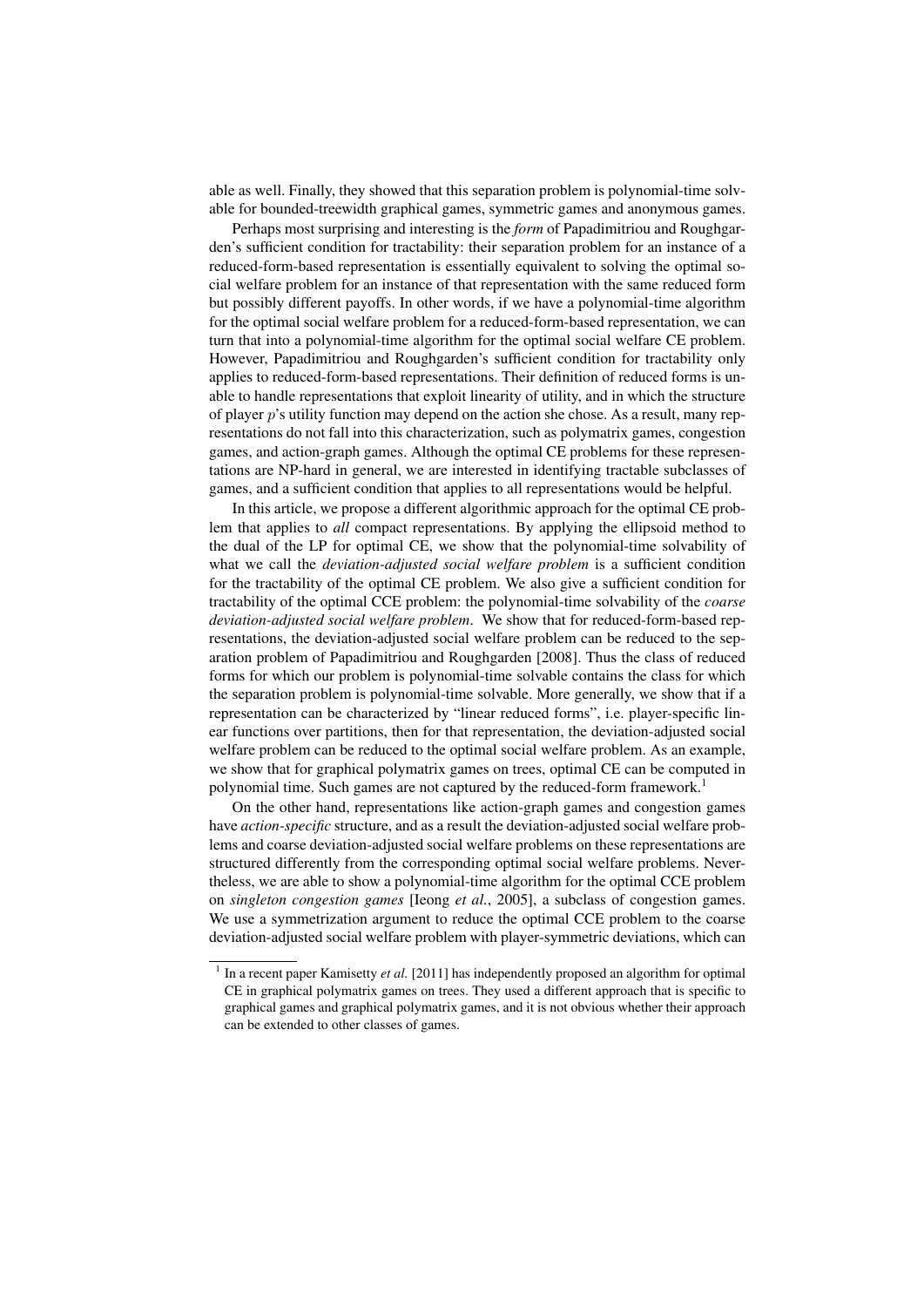be solved using a dynamic-programming algorithm. This is an example where the optimal CCE problem is tractable while the complexity of the optimal CE problem is not yet known.

## 2 Problem Formulation

Consider a simultaneous-move game  $G = (\mathcal{N}, \{S_p\}_{p \in \mathcal{N}}, \{u^p\}_{p \in \mathcal{N}})$ , where  $\mathcal{N} =$  $\{1, \ldots, n\}$  is the set of players. Denote a player p, and player p's set of pure strategies (i.e., actions)  $S_p$ . Let  $m = \max_p |S_p|$ . Denote a pure strategy profile  $s = (s_1, \ldots, s_n) \in$ S, with  $s_p$  being player p's pure strategy. Denote by  $S_{-p}$  the set of partial pure strategy profiles of the players other than p. Let  $u^p$  be the vector of player p's utilities for each pure profile, denoting player p's utility under pure strategy profile s as  $u_s^p$ . Let w be the vector of social welfare for each pure profile, that is  $w = \sum_{p \in \mathcal{N}} u^p$ , with  $w_s$  denoting the social welfare for pure profile s.

Throughout the paper we assume that the game is given in a representation with *polynomial type* [Papadimitriou, 2005; Papadimitriou & Roughgarden, 2008], i.e., that the number of players and the number of actions for each player are bounded by polynomials of the size of the representation.

#### 2.1 Correlated Equilibrium

A *correlated distribution* is a probability distribution over pure strategy profiles, represented by a vector  $x \in \mathbb{R}^M$ , where  $M = \prod_p |S_p|$ . Then  $x_s$  is the probability of pure strategy profile  $s$  under the distribution  $x$ .

**Definition 1.** A correlated distribution x is a correlated equilibrium *(CE)* if it satis*fies the following* incentive constraints*: for each player* p *and each pair of her actions*  $i,j \in S_p$ , we have  $\sum_{s=p \in S-p} [u_{is-p}^p - u_{js-p}^p] x_{is-p} \geq 0$ , where the subscript " $is_{-p}$ " *(respectively "*js<sup>−</sup>p*") denotes the pure strategy profile in which player* p *plays* i *(respectively j*) and the other players play according to the partial profile  $s_{-p} \in S_{-p}$ *.* 

Intuitively, when a trusted intermediary draws a strategy profile  $s$  from this distribution, privately announcing to each player  $p$  her own component  $s_p$ ,  $p$  will have no incentive to choose another strategy, assuming others follow the suggestions. We write these incentive constraints in matrix form as  $Ux \geq 0$ . Thus U is an  $N \times M$  matrix, where  $N = \sum_{p} |S_p|^2$ . The rows of U are indexed by  $(p, i, j)$ , where p is a player and  $i, j \in S_p$  are a pair of p's actions. Denote by  $U_s$  the column of U corresponding to pure strategy profile s. These incentive constraints, together with the constraints  $x \geq 0$ ,  $\sum_{s \in S} x_s = 1$ , which ensure that x is a probability distribution, form a linear feasibility program that defines the set of CE. The problem of computing a maximum social welfare CE can be formulated as the LP

$$
\max w^T x
$$
  
\n
$$
Ux \ge 0, \ x \ge 0, \ \sum_{s \in S} x_s = 1
$$
\n<sup>(P)</sup>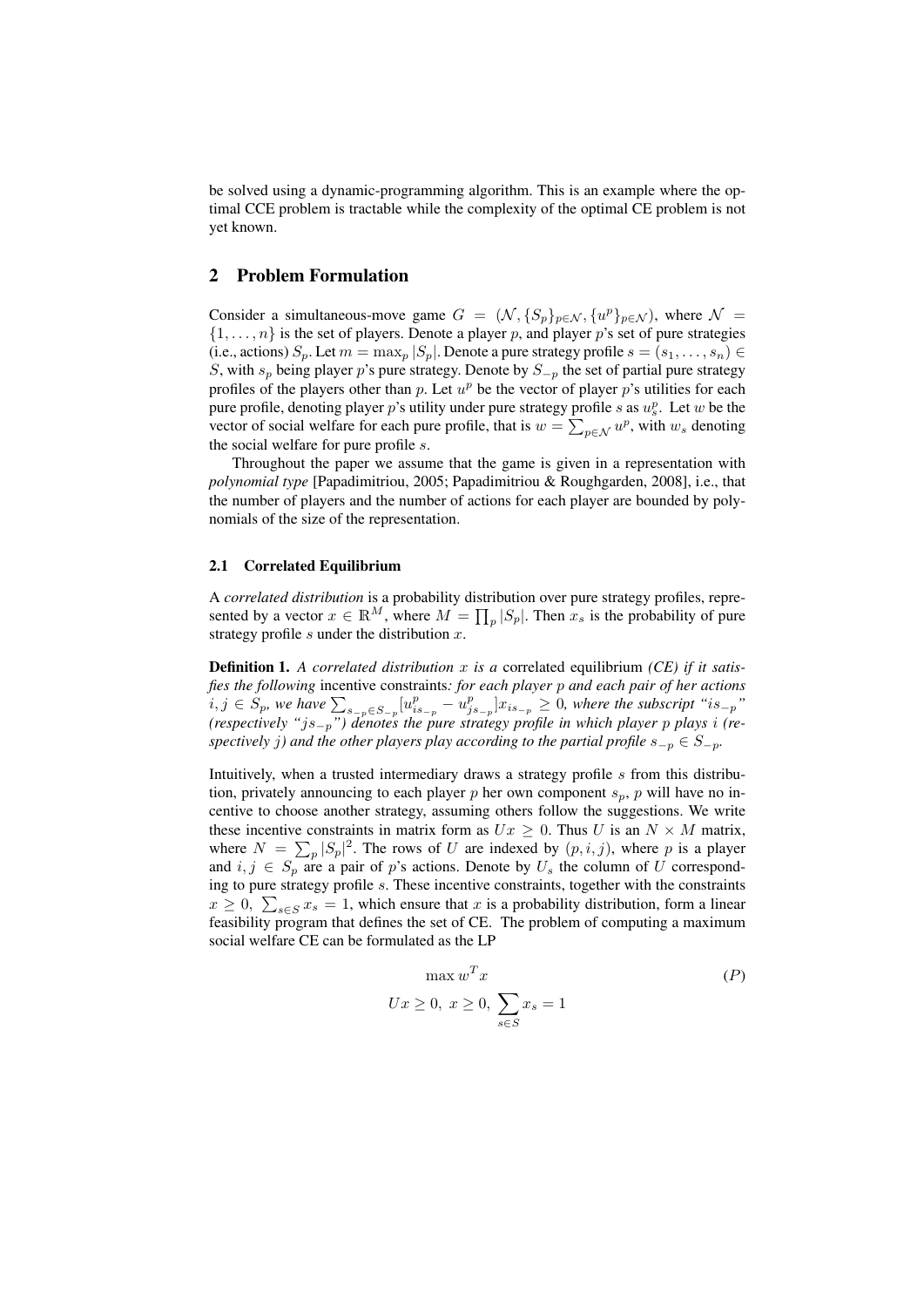Another solution concept of interest is *coarse correlated equilibrium* (CCE). Whereas CE requires that each player has no profitable deviation even if she takes into account the signal she receives from the intermediary, CCE only requires that each player has no profitable *unconditional deviation*.

Definition 2. *A correlated distribution* x *is a* coarse correlated equilibrium *(CCE) if it satisfies the following incentive constraints: for each player* p *and each of his actions*  $j \in S_p$ , we have  $\sum_{(i,s_{-p}) \in S} [u_{is_{-p}}^p - u_{js_{-p}}^p] x_{is_{-p}} \geq 0$ .

We write these incentive constraints in matrix form as  $Cx \geq 0$ . Thus C is an  $(\sum_{p} |S_p|) \times$ M matrix. By definition, a CE is also a CCE.

The problem of computing a maximum social welfare CCE can be formulated as the LP

$$
\max w^T x
$$
  
\n $Cx \ge 0, x \ge 0, \sum_{s \in S} x_s = 1.$  (CP)

### 3 The Deviation-Adjusted Social Welfare Problem

Consider the dual of  $(P)$ ,

$$
\begin{aligned}\n\min t & (D) \\
U^T y + w &\le t \mathbf{1} \\
y &\ge 0.\n\end{aligned}
$$

We label the  $(p, i, j)$ -th element of  $y \in \mathbb{R}^N$  (corresponding to row  $(p, i, j)$  of U) as  $y_{i,j}^p$ . This is an LP with a polynomial number of variables and an exponential number of constraints. Given a separation oracle, we can solve it in polynomial time using the ellipsoid method. A separation oracle needs to determine whether a given  $(y, t)$  is feasible, and if not output a hyperplane that separates  $(y, t)$  from the feasible set. We focus on a restricted form of separation oracles, which outputs a violated constraint for infeasible points.<sup>2</sup> Such a separation oracle needs to solve the following problem:

*Problem 1.* Given  $(y, t)$  with  $y \ge 0$ , determine if there exists an s such that  $(U_s)^T y +$  $w_s > t$ ; if so output such an s.

The left-hand-side expression  $(U_s)^T y + w_s$  is the social welfare at s plus the term  $(U_s)^T y$ . Observe that the  $(p, i, j)$ -th entry of  $U_s$  is  $u_s^p - u_{js-p}^p$  if  $s_p = i$  and is zero otherwise. Thus  $(U_s)^T y = \sum_p \sum_{j \in S_p} y_{s_p,j}^p \left( u_s^p - u_{js_{-p}}^p \right)$ . We now reexpress  $(U_s)^T y + w_s$ in terms of *deviation-adjusted utilities* and *deviation-adjusted social welfare*.

<sup>&</sup>lt;sup>2</sup> This is a restriction because in general there exist separating hyperplanes other than the violated constraints. For example Papadimitriou and Roughgarden [2008]'s algorithm for computing a sample CE uses a separation oracle that outputs a convex combination of the constraints as a separating hyperplane.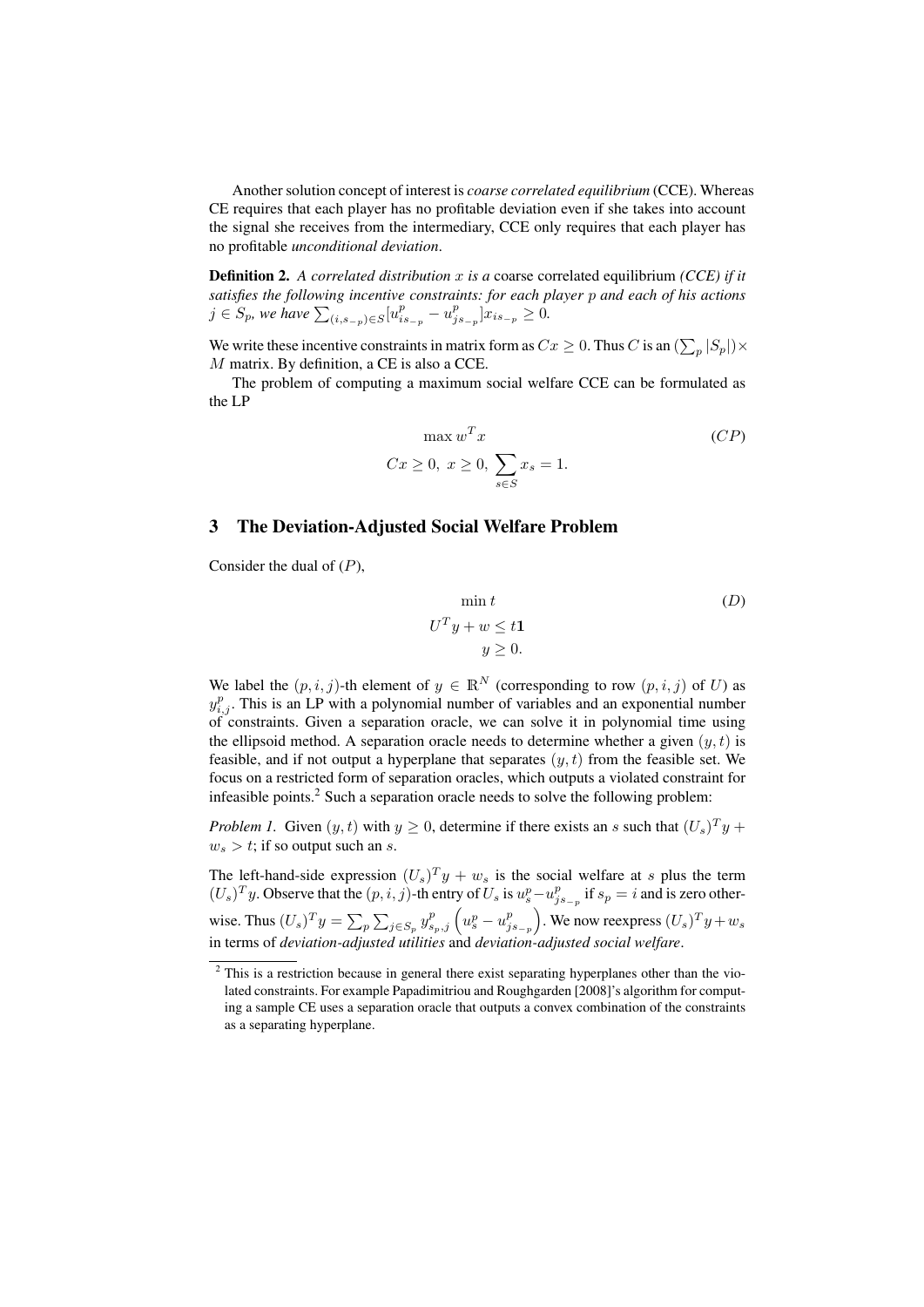**Definition 3.** *Given a game, and a vector*  $y \in \mathbb{R}^N$  *such that*  $y \ge 0$ *, the deviation*adjusted utility *for player* p *under pure profile* s *is*

$$
\hat{u}_s^p(y) = u_s^p + \sum_{j \in S_p} y_{s_p,j}^p \left( u_s^p - u_{js_{-p}}^p \right).
$$

The deviation-adjusted social welfare is  $\hat{w}_s(y) = \sum_p \hat{u}_s^p(y)$ .

By construction, the deviation-adjusted social welfare  $\hat{w}_s(y) = \sum_p w_s^p +$  $\sum_{p} \sum_{j \in S_p} y_{s_p,j}^p \left( u_s^p - u_{js-p}^p \right) = (U_s)^T y + w_s$ . Therefore, Problem 1 is equivalent to the following *deviation-adjusted social welfare problem*.

Definition 4. *For a game representation, the* deviation-adjusted social welfare problem *is the following: given an instance of the representation and rational vector*  $(y, t) \in$  $\mathbb{Q}^{N+1}$  *such that*  $y \geq 0$ *, determine if there exists an s such that the deviation-adjusted social welfare*  $\hat{w}_s(y) > t$ *; if so output such an s.* 

Proposition 1. *If the deviation-adjusted social welfare problem can be solved in polynomial time for a game representation, then so can the problem of computing the maximum social welfare CE.*

Let us consider interpretations of the dual variables  $y$  and the deviation-adjusted social welfare of a game. The dual (D) can be rewritten as  $\min_{u>0} \max_s \tilde{w}_s(y)$ . By weak duality, for a given  $y > 0$  the maximum deviation-adjusted social welfare max.  $\tilde{w}_s(y)$ is an upper bound on the maximum social welfare CE. So the task of the dual  $(D)$  is to find  $y$  such that the resulting maximum deviation-adjusted social welfare gives the tightest bound.<sup>3</sup> At optimum,  $y$  corresponds to the concept of "shadow prices" from optimization theory; that is,  $y_{ij}^p$  equals the rate of change in the social welfare objective when the constraint  $(p, i, j)$  is relaxed infinitesimally. Compared to the maximum social welfare CE problem, the maximum deviation-adjusted social welfare problem replaces the incentive constraints with a set of additional penalties or rewards. Specifically, we can interpret  $y$  as a set of nonnegative prices, one for each incentive constraint  $(p, i, j)$  of  $(P)$ . At strategy profile s, for each incentive constraint  $(p, i, j)$  we impose a penalty equal to  $y_{ij}^p$  times the amount the constraint  $(p, i, j)$  is violated by s. Note that the penalty can be negative, and is zero if  $s_p \neq i$ . Then  $\tilde{w}_s(y)$  is equal to the social welfare of the modified game.

Practical computation. The problem of computing the expected utility (EU) given a mixed strategy profile has been established as an important subproblem for both the sample NASH problem and the sample CE problem, both in theory [Daskalakis *et al.*, 2006; Papadimitriou & Roughgarden, 2008] and in practice [Blum *et al.*, 2006; Jiang *et al.*, 2011]. Our results suggest that the deviation-adjusted social welfare problem is of similar importance to the optimal CE problem. This connection is more than theoretical: our algorithmic approach can be turned into a practical method for computing optimal CE. In particular, although it makes use of the ellipsoid method, we can easily

An equivalent perspective is to view  $y$  as Lagrange multipliers, and the optimal deviationadjusted SW problem as the Lagrangian relaxation of  $(P)$  given the multipliers y.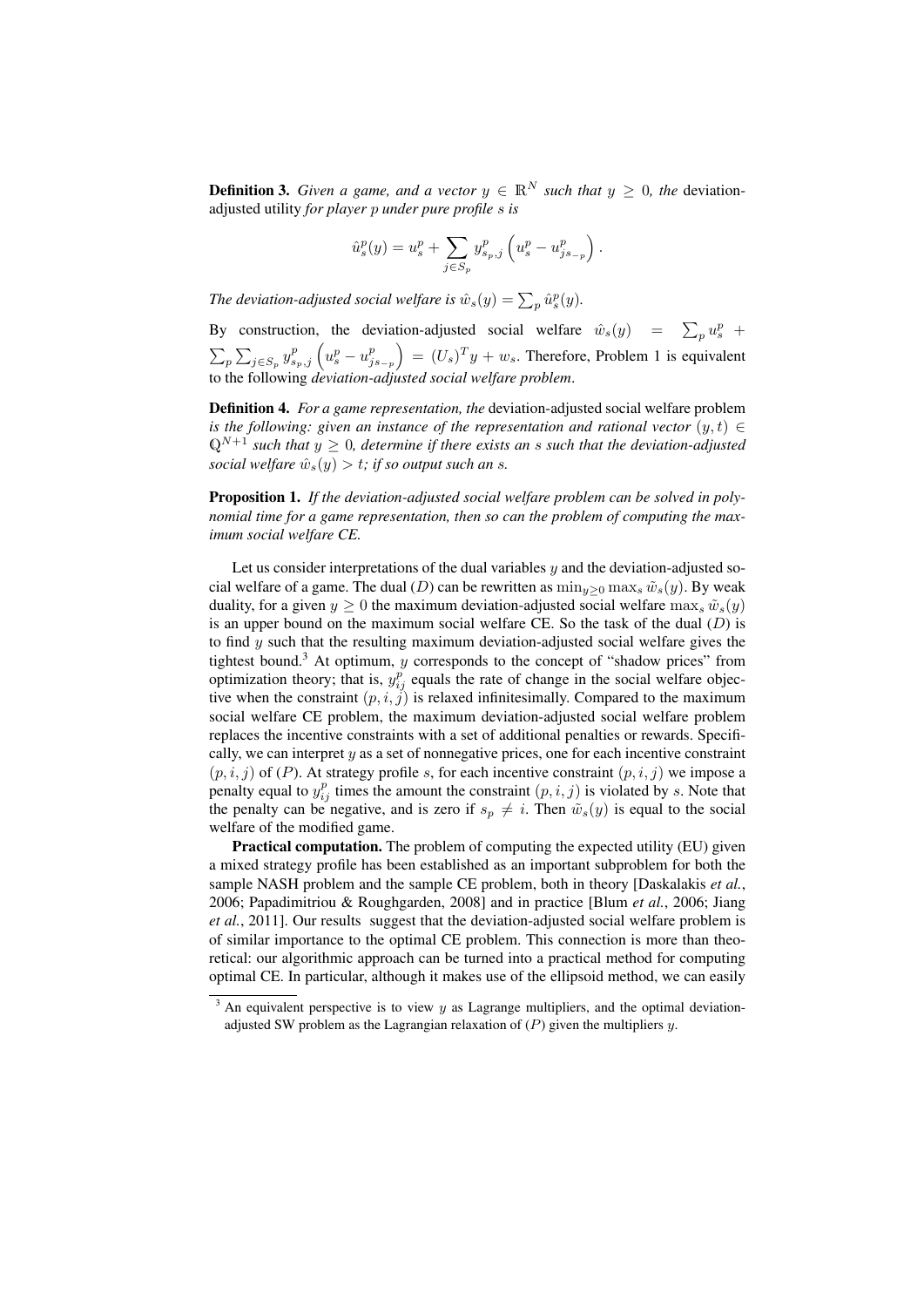substitute a more practical method, such as simplex with column generation. In contrast, Papadimitriou and Roughgarden [2008]'s algorithmic approach for reduced forms makes two nested applications of the ellipsoid method, and is less likely to be practical.

### 3.1 The Coarse Deviation-Adjusted Social Welfare Problem

For the optimal social welfare CCE problem, we can form the dual of  $(CP)$ 

$$
\begin{aligned}\n\min t & (1) \\
C^T y + w &\leq t \mathbf{1} \\
y &\geq 0\n\end{aligned}
$$

**Definition 5.** We label the  $(p, j)$ -th element of y as  $y_j^p$ . Given a game, and a vector  $y \in \mathbb{R}^{\sum_{p} |S_p|}$  such that  $y \geq 0$ , the coarse deviation-adjusted utility *for player* p under pure profile s is  $\tilde{u}_s^p(y) = u_s^p + \sum_{j \in S_p} y_j^p(u_s^p - u_{js_{-p}}^p)$ . The coarse deviation-adjusted social welfare is  $\tilde{w}_s(y) = \sum_p \tilde{u}_s^p(y).$ 

Proposition 2. *If the coarse deviation-adjusted social welfare problem can be solved in polynomial time for a game representation, then the problem of computing the maximum social welfare CCE is in polynomial time for this representation.*

The coarse deviation-adjusted social welfare problem reduces to the deviation-adjusted social welfare problem. To see this, given an input vector  $y$  for the coarse deviationadjusted social welfare problem, we can construct an input vector  $y' \in \mathbb{Q}^N$  for the deviation-adjusted social welfare problem with  $y_{ij}^{'p} = y_j^p$  for all  $p \in \mathcal{N}$  and  $i, j \in S_p$ .

# 4 The Deviation-Adjusted Social Welfare Problem for Specific Representations

In this section we study the deviation-adjusted social welfare problem and its variants on specific representations. Depending on the representation, the deviation-adjusted social welfare problem is not always solvable in polynomial time. Indeed, Papadimitriou and Roughgarden [2008] showed that for many representations the problem of optimal CE is NP-hard. Nevertheless, for such representations we can often identify tractable subclasses of games. We will argue that the deviation-adjusted social welfare problem is a more useful formulation for identifying tractable classes of games than the separation problem formulation of Papadimitriou and Roughgarden [2008], as the latter only applies to reduced-form-based representations.

## 4.1 Reduced Forms

Papadimitriou and Roughgarden [2008] gave the following reduced form characterization of representations.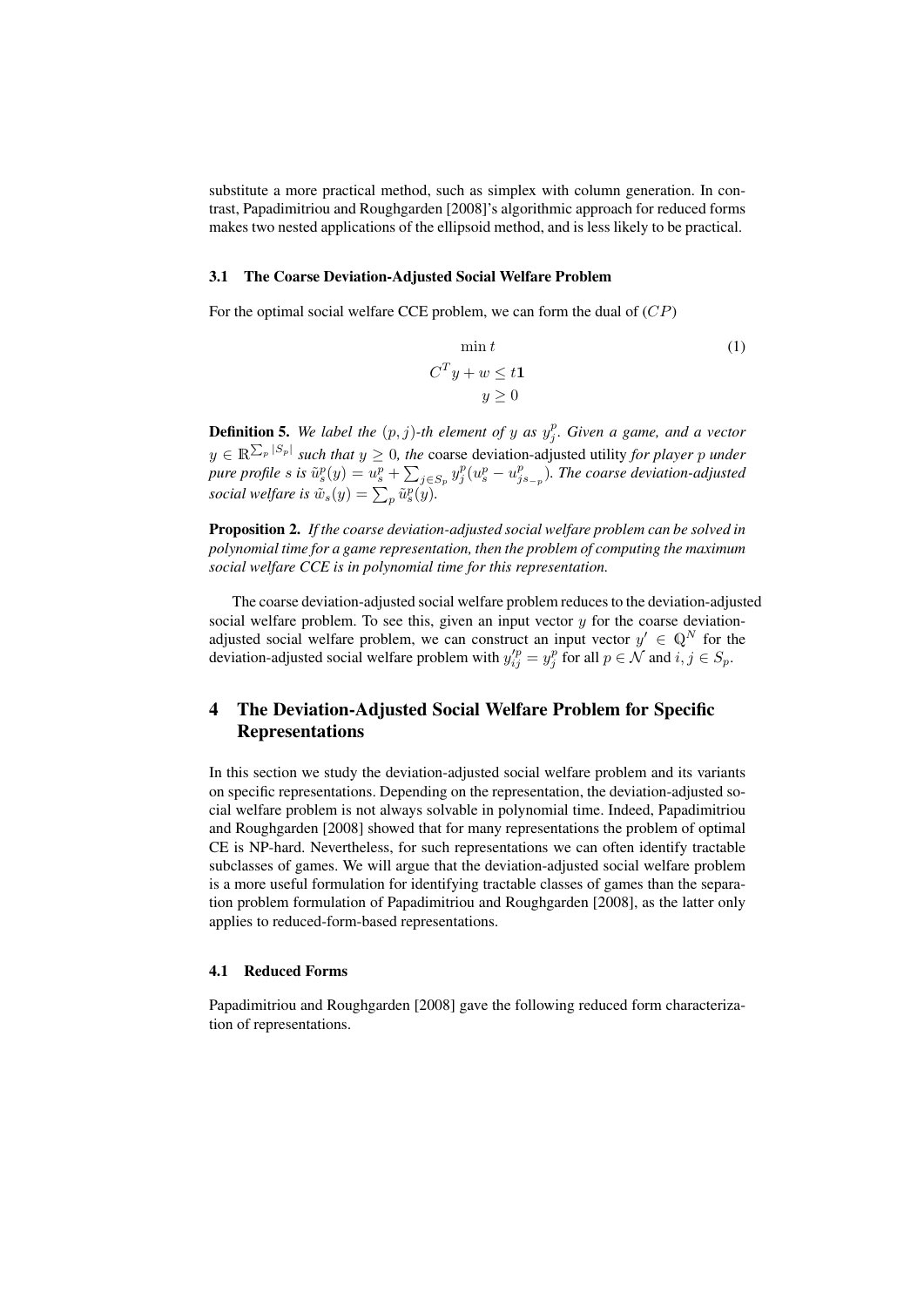**Definition 6 ([Papadimitriou & Roughgarden, 2008]).** *Consider a game*  $G = (N,$  $\{S_p\}_{p\in\mathcal{N}}, \{u^p\}_{p\in\mathcal{N}}$ ). For  $p=1,\ldots,n$ , let  $P_p=\{C_p^1\ldots C_p^{r_p}\}$  be a partition of  $S_{-p}$ *into*  $r_p$  *classes. The set*  $P = \{P_1, \ldots, P_n\}$  *of partitions is a* reduced form *of* G *if*  $u_s^p = u_{s'}^p$  whenever (1)  $s_p = s_p'$  and (2) both  $s_{-p}$  and  $s_{-p}'$  belong to the same class in  $P_p$ . The size of a reduced form is the number of classes in the partitions plus the bits *required to specify a payoff value for each tuple*  $(p, k, \ell)$  *where*  $1 \le p \le n$ ,  $1 \le k \le r_p$ *and*  $\ell \in S_n$ *.* 

Intuitively, the reduced form imposes the condition that  $p$ 's utility for choosing an action  $s_p$  depends only on which *class* in the partition  $P_p$  the profile of the others' actions belongs to. Papadimitriou and Roughgarden [2008] showed that several compact representations such as graphical games and anonymous games have natural reduced forms whose sizes are (roughly) equal to the sizes of the representation. We say such a compact representation has a *concise reduced form*. Intuitively, such a reduced form describes the structure of the game's utility functions.

Let  $S_p(k, \ell)$  denote the set of pure strategy profiles s such that  $s_p = \ell$  and  $s_{-p}$  is in the k-th class  $C_p^k$  of  $P_p$ , and let  $u_l^p$  $_{(k,\ell)}^p$  denote the utility of p for that set of strategy profiles. Papadimitriou and Roughgarden [2008] defined the following *Separation Problem* for a reduced form.

Definition 7 ([Papadimitriou & Roughgarden, 2008]). *Let* P *be a reduced form for game* G. The Separation Problem *for*  $P$  *is the following: Given rational numbers*  $\gamma_p(k, \ell)$ *for all*  $p \in \{1, \ldots, n\}$ ,  $k \in \{1, \ldots, r_p\}$ , and  $\ell \in S_p$ , is there a pure strategy profile s  $\textit{such that} \sum_{p,k,\ell: s \in \mathcal{S}_p(k,\ell)} \gamma_p(k,\ell) < 0?$  *If so, find such s.* 

Since  $s \in S_p(k, \ell)$  implies  $s_p = \ell$ , the left-hand side of the above expression is equivalent to  $\sum_{p} \sum_{k:s \in \mathcal{S}_p(k,s_p)} \gamma_p(k,s_p)$ . Furthermore, since s belongs to exactly one class in  $P_p$ , the expression is a sum of exactly n summands.

Papadimitriou and Roughgarden [2008] proved that if the separation problem can be solved in polynomial time, then a CE that maximizes a given linear objective in the players' utilities can be computed in time polynomial in the size of the reduced form. How does Papadimitriou and Roughgarden [2008]'s sufficient condition relate to ours, provided that the game has a concise reduced form? We show that the class of reduced form games for which our deviation-adjusted social welfare problem is polynomialtime solvable contains the class for which the separation problem is polynomial-time solvable.

Proposition 3. *Let* P *be a reduced form for game* G*. Suppose the separation problem can be solved in polynomial time. Then the deviation-adjusted social welfare problem can be solved in time polynomial in the size of the reduced form.*

We now compare the the deviation-adjusted social welfare problem with the optimal social welfare problem for these representations. We observe that the deviationadjusted social welfare problem can be formulated as an instance of the optimal social welfare problem on another game with the same reduced form but different payoffs. Can we claim that the existence of a polynomial-time algorithm for the optimal social welfare problem for a representation implies the existence of a polynomial-time algorithm for the social welfare problem (and thus the optimal CE problem)? This is not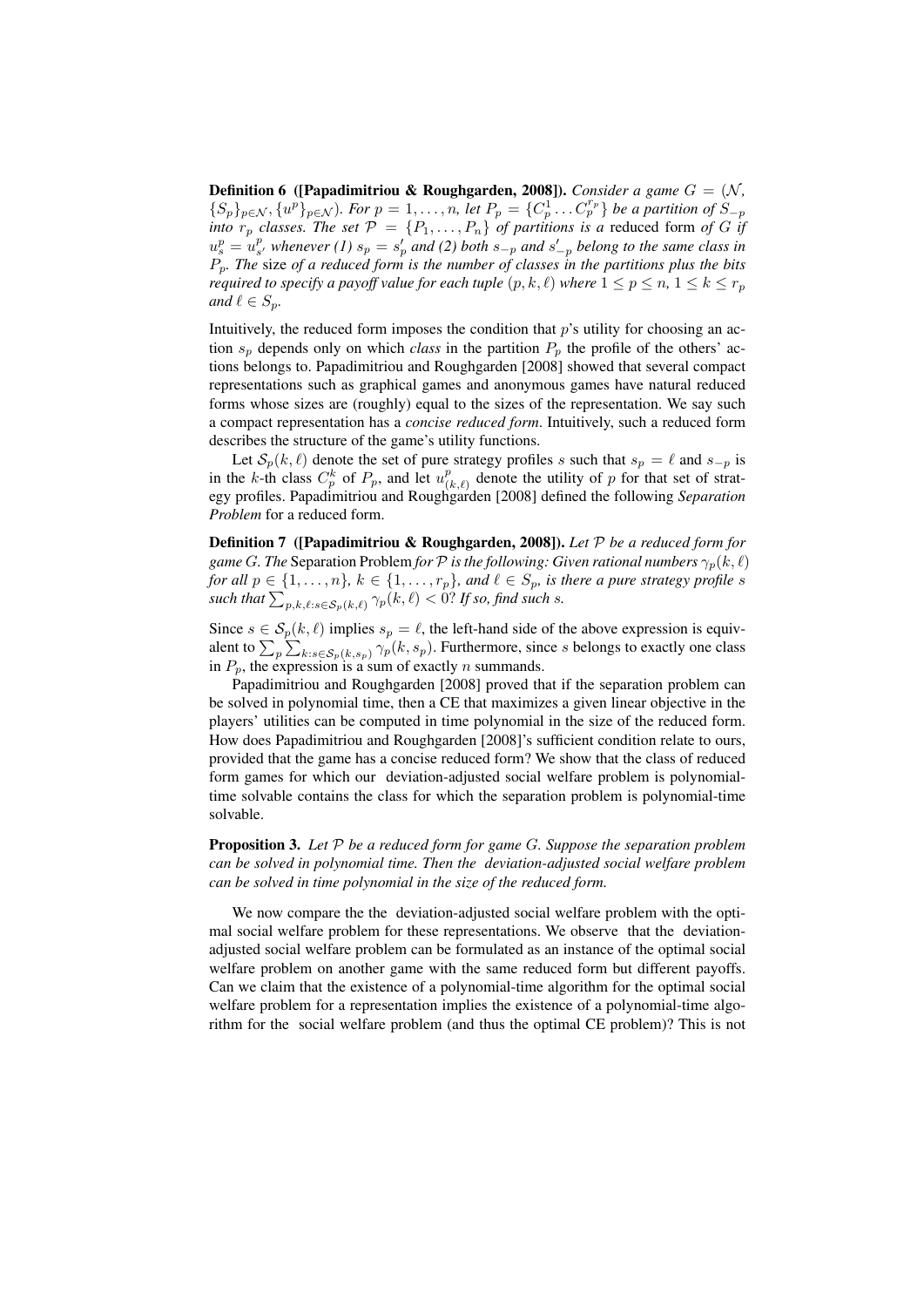necessarily the case, because the representation might impose certain structure on the utility functions that are not captured by the reduced forms, and the polynomial-time algorithm for the optimal social welfare problem could depend on the existence of such structure. The deviation-adjusted social welfare problem might no longer exhibit such structure and thus might not be solvable using the given algorithm.

Nevertheless, if we consider a game representation that is "completely characterized" by its reduced forms, the deviation-adjusted social welfare problem is equivalent to the decision version of the optimal social welfare outcome problem for that representation. To make this more precise, we say a game representation is a *reduced-formbased representation* if there exists a mapping from instances of the representation to reduced forms such that it maps each instance to a concise reduced form of that instance, and if we take such a reduced form and change its payoff values arbitrarily, the resulting reduced form is a concise reduced form of another instance of the representation.

Corollary 1. *For a reduced-form-based representation, if there exists a polynomialtime algorithm for the optimal social welfare problem, then the optimal social welfare CE problem and the max-min welfare CE problem can be solved in polynomial time.*

Of course, this can be derived using the separation problem for reduced forms without the deviation-adjusted social welfare formulation. On the other hand, the deviationadjusted social welfare formulation can be applied to representations without concise reduced forms. In fact, we will use it to show below that the connection between the optimal social welfare problem and the optimal CE problem applies to a wider classes of representations than just reduced-form-based representations.

### 4.2 Linear Reduced Forms

One class of representations that does not have concise reduced forms are those that represent utility functions as sums of other functions, such as polymatrix games and the hypergraph games of Papadimitriou and Roughgarden [2008]. In this section we characterize these representations using linear reduced forms, showing that linear-reducedform-based representations satisfy a property similar to Corollary 1.

Roughly speaking, a linear reduced form has multiple partitions for each agent, rather than just one; an agent's overall utility is a sum over utility functions defined on each of that agent's partitions.

**Definition 8.** *Consider a game*  $G = (\mathcal{N}, \{S_p\}_{p \in \mathcal{N}}, \{u^p\}_{p \in \mathcal{N}})$ *. For*  $p = 1, \ldots, n$ *, let*  $P_p = \{P_{p,1}, \ldots, P_{p,t_p}\}\$ , where  $P_{p,q} = \{C_{p,q}^{1}, \ldots, C_{p,q}^{r_{pq}}\}\$  is a partition of  $S_{-p}$  into  $r_{pq}$ *classes. The set*  $\mathcal{P} = \{P_1, \ldots, P_n\}$  *is a linear reduced form of G if for each p there exist*  $u^{p,1}, \ldots, u^{p,t_p} \in \mathbb{R}^M$  *such that for all s,*  $u_s^p = \sum_q u_s^{p,q}$ *, and for each*  $q \leq t_p$ *,*  $u_s^{p,q} = u_{s'}^{p,q}$  whenever (1)  $s_p = s'_p$  and (2) both  $s_{-p}$  and  $s'_{-p}$  belong to the same class *in* Pp,q*. The* size *of a reduced form is the number of classes in the partitions plus the bits required to specify a number for each tuple*  $(p, q, k, \ell)$  *where*  $1 \leq p \leq n, 1 \leq q \leq t_p$ *,*  $1 \leq k \leq r_{pq}$  and  $\ell \in S_p$ .

We write  $u^{p,q}_{(k)}$  $\mathcal{F}_{(k,\ell)}^{p,q}$  for the value corresponding to tuple  $(p,q,k,\ell)$ , and for  $\mathbf{k} = (k_1,\ldots,k_{t_p})$ we write  $u^{\hat{p}}_{(\mathbf{k},\ell)} \equiv \sum_{q} u^{p,q}_{(k,q)}$  $\frac{p,q}{(k_q,\ell)}.$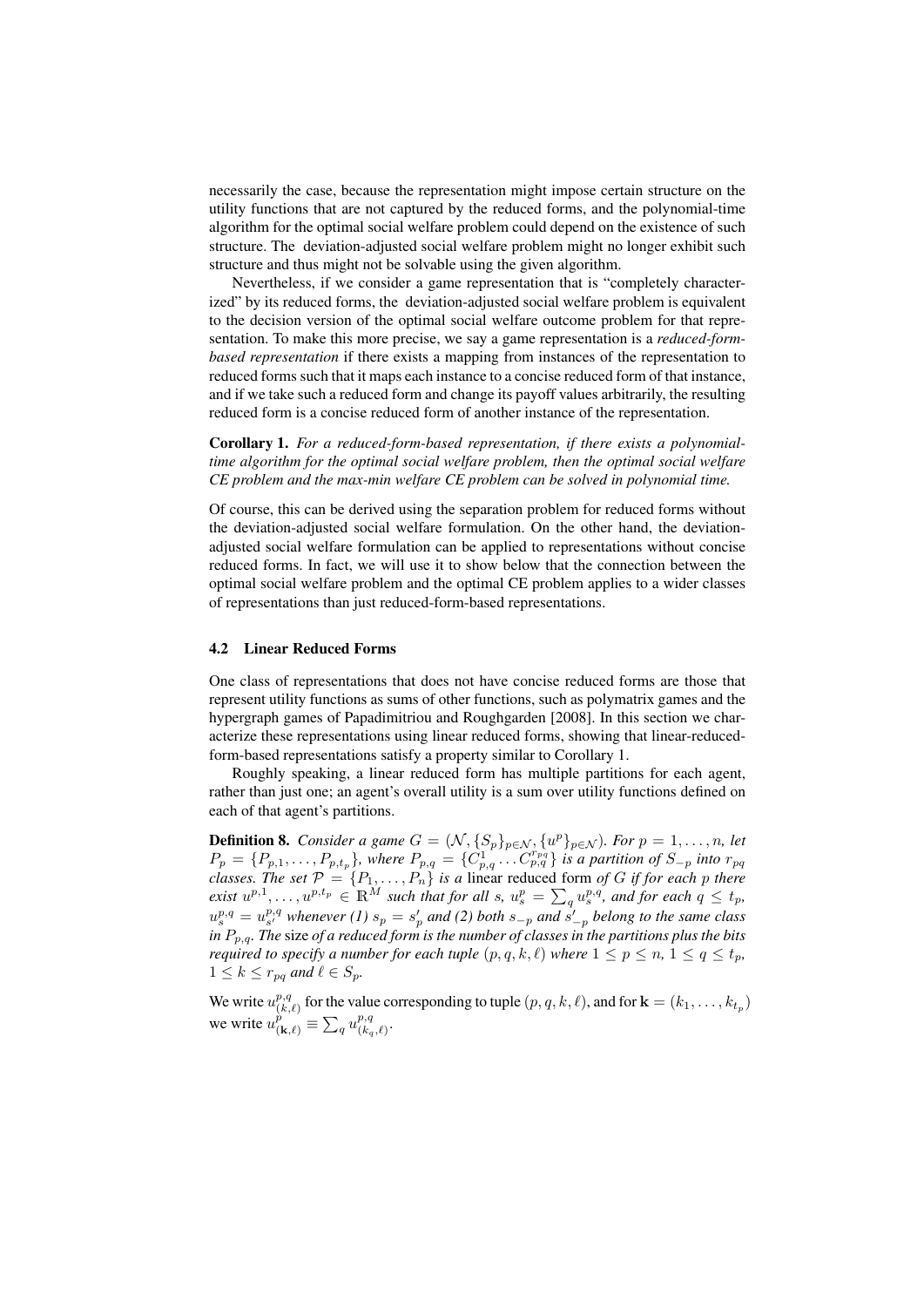*Example 1 (polymatrix games).* In a polymatrix game, each player's utility is the sum of utilities resulting from her bilateral interactions with each of the  $n - 1$  other players:  $u_s^p = \sum_{p' \neq p} e_{s_p}^T A^{pp'} e_{s_{p'}}$  where  $A^{pp'} \in \mathbb{R}^{|S_p| \times |S_{p'}|}$  and  $e_{s_p} \in \mathbb{R}^{|S_p|}$  is the unit vector corresponding to  $s_p$ . The utility functions of such a representation require only  $\sum_{p,p'\in\mathcal{N}} |S_p| \times |S_{p'}|$  values to specify. Polymatrix games do not have a concise reduced-form encoding, but can easily be written as linear-reduced-form games. Essentially, we create one partition for every matrix game that an agent plays, with each class differing in the action played by the other agent who participates in that matrix game, and containing all the strategy profiles that can be adopted by all of the other players. Formally, given a polymatrix game, we construct its linear reduced form with  $P_p = \{P_{p,q}\}_{q \in \mathcal{N} \setminus \{p\}}$ , and  $P_{p,q} = \{C_{p,q}^{\ell}\}_{\ell \in S_q}$  with  $C_{p,q}^{\ell} = \{s_{-p}|s_q = \ell\}$ .

Most of the results in Section 4.1 straightforwardly translate to linear reduced forms.

Corollary 2. *For a linear-reduced-form-based representation, if there exists a polynomialtime algorithm for the optimal social welfare problem, then the optimal social welfare CE problem and the max-min welfare CE problem can be solved in polynomial time.*

Graphical Polymatrix Games A polymatrix game may have graphical-game-like structure: player p's utility may depend only on a subset of the other player's actions. In terms of utility functions, this corresponds to  $A^{pp'} = 0$  for certain pairs of players p, p'. As with graphical games, we can construct the (undirected) graph  $G = (\mathcal{N}, E)$  where there is an edge  $\{p, p'\} \in E$  if  $A^{pp'} \neq 0$  or  $A^{p'p} \neq 0$ . We call such a game a graphical polymatrix game. This can also be understood as a graphical game where each player  $p$ 's utility is the sum of bilateral interactions with her neighbors.

A tree polymatrix game is a graphical polymatrix game whose corresponding graph is a tree. Consider the optimal CE problem on tree polymatrix games. Since such a game is also a tree graphical game, Papadimitriou and Roughgarden [2008]'s optimal CE algorithm for tree graphical games can be applied. However, this algorithm does not run in polynomial time, because the representation size of tree polymatrix games can be exponentially smaller than that of the corresponding graphical game (which grows exponentially in the degree of the graph). Nevertheless, we give an polynomial-time algorithm for the deviation-adjusted social welfare problem for such games, which then implies the following theorem.

Theorem 1. *Optimal CE in tree polymatrix games can be computed in polynomial time.*

### 4.3 Representations with Action-Specific Structure

The above results for reduced forms and linear reduced forms crucially depend on the fact that the partitions (i.e., the structure of the utility functions) depend on  $p$ but do not depend on the action chosen by player  $p$ . There are representations whose utility functions have action-dependent structure, including congestion games [Rosenthal, 1973], local effect games [Leyton-Brown & Tennenholtz, 2003], and action-graph games [Jiang *et al.*, 2011]. For such representations, we can define a variant of the reduced form that has action-dependent partitions. However, unlike both the reduced form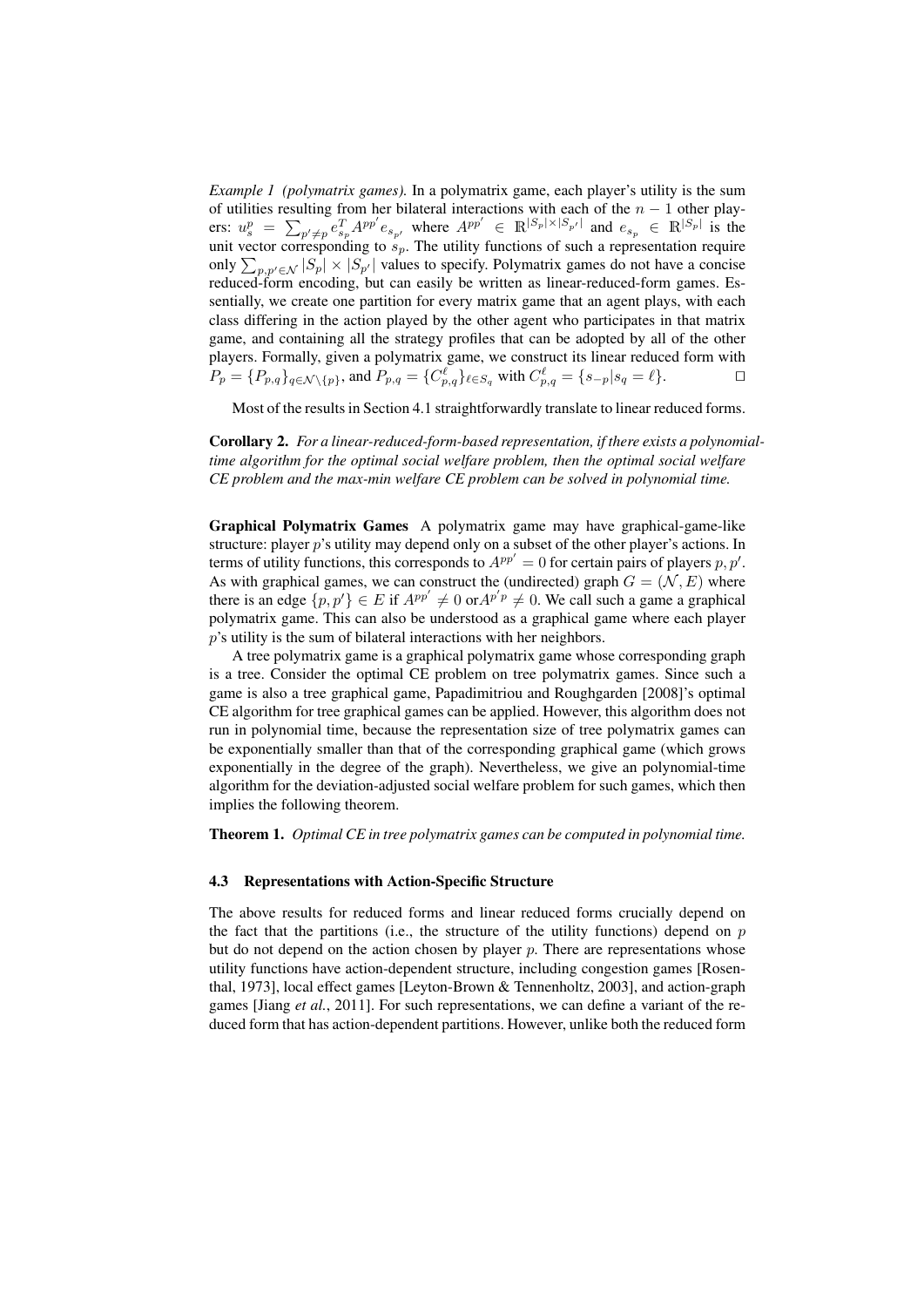and linear reduced form, the deviation-adjusted utilities no longer satisfy the same partition structure as the utilities. Intuitively, the deviation-adjusted utility at  $s$  has contributions from the utilities of the strategy profiles when player  $p$  deviates to different actions. Whereas for linear reduced forms these deviated strategy profiles correspond to the same class as s in the partition, we now consider different partitions for each action to which  $p$  deviates. As a result the deviation-adjusted social welfare problem has a more complex form that the optimal social welfare problem.

Singleton Congestion Games Ieong *et al.* [2005] studies a class of games called singleton congestion games and showed that the optimal PSNE can be computed in polynomial time. Such a game can be formulated as an instance of congestion games where each action contains a single resource, or an instance of symmetric AGGs where the only edges are self edges.

Formally, a singleton congestion game is specified by  $(\mathcal{N}, \mathcal{A}, \{f^{\alpha}\}_{\alpha \in \mathcal{A}})$  where  $\mathcal{N} = 1, \ldots, n$  is the set of players, A the set of actions, and for each action  $\alpha \in \mathcal{A}$ ,  $f^{\alpha} : [n] \rightarrow \mathbb{R}$ . The game is symmetric; each player's set of actions  $S_p \equiv \mathcal{A}$ . Each strategy profile s induces an action count  $c(\alpha) = |\{p|s_p = \alpha\}|$  on each  $\alpha$ : the number of players playing action  $\alpha$ . Then the utility of a player that chose  $\alpha$  is  $f^{\alpha}(c(\alpha))$ . The representation requires  $O(|A|n)$  numbers to specify.

Before attacking the optimal social welfare CCE problem, we first note that the optimal social welfare problem can be solved in polynomial time by a relatively straightforward dynamic-programming algorithm which is a simplified version of Ieong *et al.* [2005]'s algorithm for optimal PSNE in singleton congestion games. Can we leverage the algorithm for the optimal social welfare problem to solve the coarse deviationadjusted social welfare problem? Our task here is slightly more complicated: in general the coarse deviation-adjusted social welfare problem no longer has the same symmetric structure due to the fact that  $y$  can be asymmetric. However, when  $y$  is player-symmetric (that is,  $y_j^p = y_j^{p'}$  $j^{p'}_j$  for all pairs of players  $(p, p')$ ), then we recover symmetric structure.

# Lemma 1. *Given a singleton congestion game and player-symmetric input* y*, the coarse deviation-adjusted social welfare problem can be solved in polynomial time.*

Therefore if we can guarantee that during a run of ellipsoid method for (1) all input queries y to the separation oracle are symmetric, then we can apply Lemma 1 to solve the problem in polynomial time. We observe that for any symmetric game, there must exist a *symmetric* CE that optimizes the social welfare. This is because given an optimal CE we can create a mixture of permuted versions of this CE, which must itself be a CE by convexity, and must also achieve the same social welfare by symmetry. However, this argument in itself does not guarantee that the  $y$  we obtain by the method above will be symmetric. Instead, we observe that if we solve (1) using a ellipsoid method with a player-symmetric initial ball, and use a separation oracle that returns a playersymmetric cutting plane, then the query points  $y$  will be player-symmetric. We are able to construct such a separation oracle using a symmetrization argument.

Theorem 2. *Given a singleton congestion game, the optimal social welfare CCE can be computed in polynomial time.*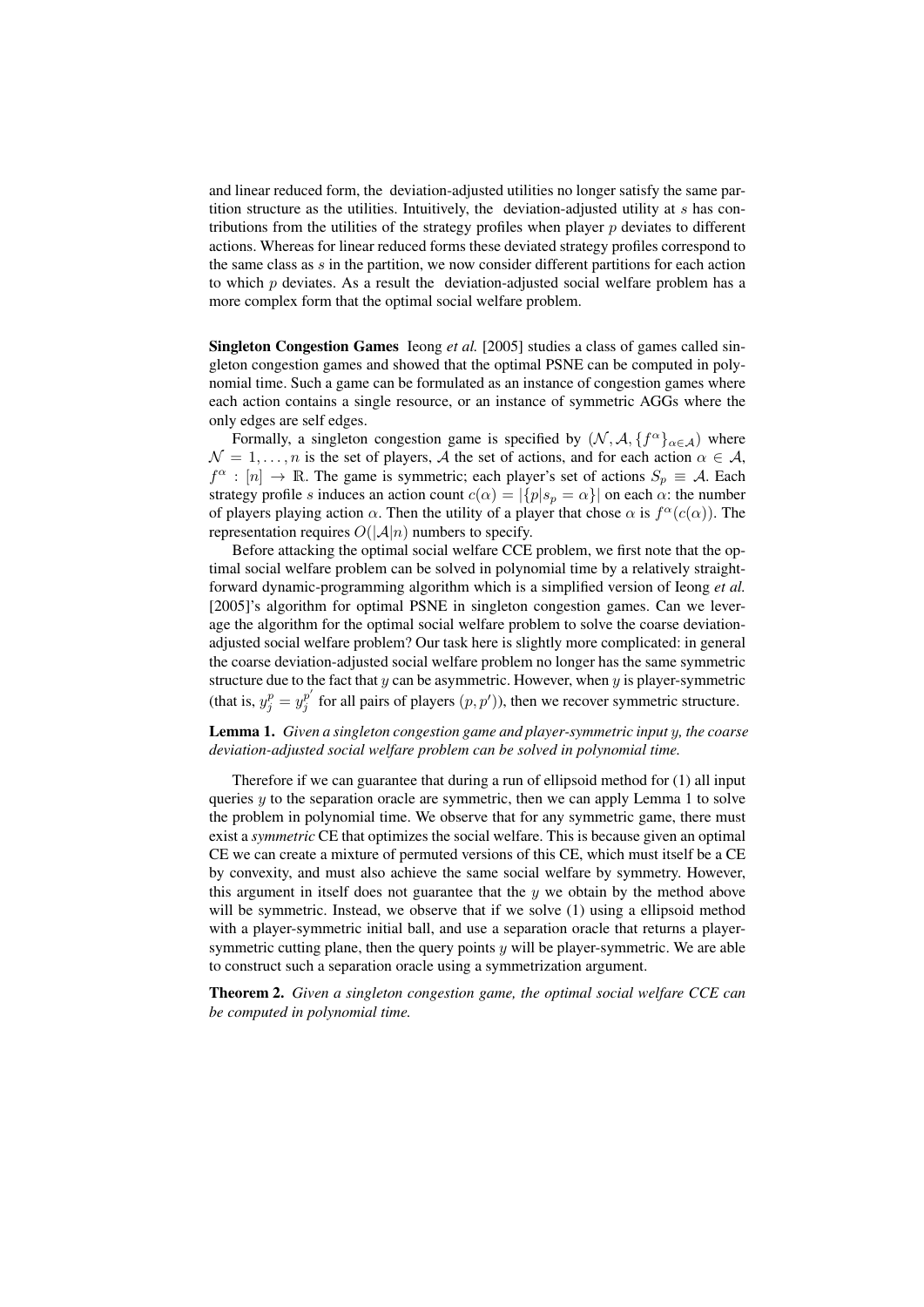# Bibliography

- Aumann, R. (1974). Subjectivity and correlation in randomized strategies. *Journal of Mathematical Economics*, *1*(1), 67–96.
- Aumann, R. (1987). Correlated equilibrium as an expression of Bayesian rationality. *Econometrica: Journal of the Econometric Society*, 1–18.
- Bhat, N., & Leyton-Brown, K. (2004). Computing Nash equilibria of action-graph games. *UAI: Proceedings of the Conference on Uncertainty in Artificial Intelligence* (pp. 35–42).
- Blum, B., Shelton, C., & Koller, D. (2006). A continuation method for Nash equilibria in structured games. *JAIR: Journal of Artificial Intelligence Research*, *25*, 457–502.
- Chen, X., & Deng, X. (2006). Settling the complexity of 2-player Nash-equilibrium. *FOCS: Proceedings of the Annual IEEE Symposium on Foundations of Computer Science* (pp. 261– 272).
- Daskalakis, C., Fabrikant, A., & Papadimitriou, C. (2006). The game world is flat: The complexity of Nash equilibria in succinct games. *ICALP: Proceedings of the International Colloquium on Automata, Languages and Programming* (pp. 513–524).
- Daskalakis, C., & Papadimitriou, C. (2005). Three-player games are hard. *ECCC, TR05-139*.
- Goldberg, P. W., & Papadimitriou, C. H. (2006). Reducibility among equilibrium problems. *STOC: Proceedings of the Annual ACM Symposium on Theory of Computing* (pp. 61–70).
- Grötschel, M., Lovász, L., & Schrijver, A. (1988). *Geometric algorithms and combinatorial optimization*. Springer-Verlag, New York, NY.
- Hannan, J. (1957). Approximation to Bayes risk in repeated plays. In M. Dresher, A. Tucker and P. Wolfe (Eds.), *Contributions to the theory of games*, vol. 3, 97–139. Princeton University Press.
- Hart, S., & Mansour, Y. (2010). How long to equilibrium? the communication complexity of uncoupled equilibrium procedures. *Games and Economic Behavior*, *69*(1), 107–126.
- Ieong, S., McGrew, R., Nudelman, E., Shoham, Y., & Sun, Q. (2005). Fast and compact: A simple class of congestion games. *AAAI: Proceedings of the AAAI Conference on Artificial Intelligence*, 489–494.
- Jiang, A., & Leyton-Brown, K. (2011). Polynomial computation of exact correlated equilibrium in compact games. *EC: Proceedings of the ACM Conference on Electronic Commerce*. http://arxiv.org/abs/1011.0253.
- Jiang, A. X., Leyton-Brown, K., & Bhat, N. (2011). Action-graph games. *Games and Economic Behavior*, *71*(1), 141–173.
- Kamisetty, H., Xing, E. P., & Langmead, C. J. (2011). Approximating correlated equilibria using relaxations on the marginal polytope. *ICML*.
- Kearns, M., Littman, M., & Singh, S. (2001). Graphical models for game theory. *UAI: Proceedings of the Conference on Uncertainty in Artificial Intelligence* (pp. 253–260).
- Leyton-Brown, K., & Tennenholtz, M. (2003). Local-effect games. *IJCAI: Proceedings of the International Joint Conference on Artificial Intelligence* (pp. 772–780).
- Nadav, U., & Roughgarden, T. (2010). The limits of smoothness: A primal-dual framework for Price of Anarchy bounds. *WINE: Proceedings of the Workshop on Internet and Network Economics*.
- Nisan, N., & Ronen, A. (2001). Algorithmic mechanism design. *Games and Economic Behavior*, *35*, 166–196.
- Nisan, N., Roughgarden, T., Tardos, E., & Vazirani, V. (Eds.). (2007). *Algorithmic game theory*. Cambridge, UK: Cambridge University Press.